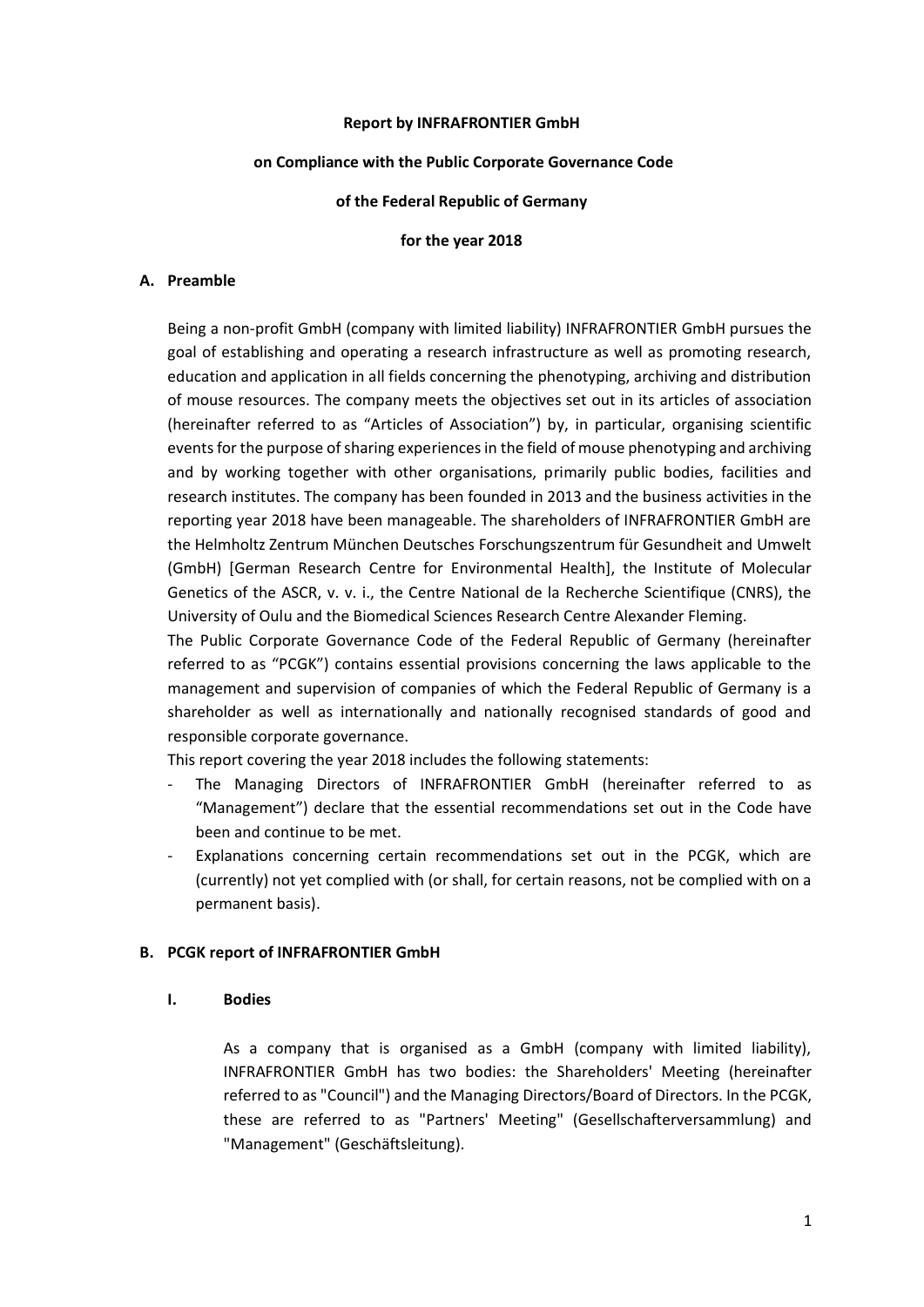## **II. Supervisory body**

In several sections, the PCGK refers to a steering and control system that is ensured by a management and supervisory body.

INFRAFRONTIER GmbH has not set up a supervisory body (supervisory board). According to the applicable statutory rules and regulations or its Articles of Association it is not duty-bound to do so. It is the task of the "Scientific Advisory Board" (Wissenschaftlicher Beirat), required by the company's Articles of Association, to advise the Council and the Managing Directors on questions of science and normal business procedures of fundamental importance. It has however no supervisory role. Hence, the task of the supervisory body according to the content and objectives of the PCGK is assumed by the Council.

# **III. Partners' Meeting**

Pursuant to section 2.3 of the PCGK, for companies that are set up as a GmbH, the meeting must be called at least two weeks prior to the day when the meeting takes place.

Pursuant to section 51 I, sentence 2 of the German Law on Limited Liability Companies (GmbHG), the invitations to the 2018 meetings of the Council of INFRAFRONTIER GmbH were, in each case, effectuated at least one week in advance.

### **IV. Cooperation of management and supervisory body**

Pursuant to section 3.1.3 of the PCGK, it is the joint task of the management and the supervisory body to provide sufficient information for the supervisory body. The duties concerning report content and rotation should, even in the case of companies that are not managed as Public Limited Companies (Aktiengesellschaft), be based on section 90 of the German Law on Public Limited Companies (AktG). The supervisory body has to set out in detail the information and reporting duties of the management in its rules of procedure. Any reports that the management submits to the supervisory body must, as a rule, be issued in writing.

The Managing Directors of INFRAFRONTIER GmbH verbally informed the Council in the course of each of the two Partners' Meetings about the development and evaluation of the company. Some of the relevant documents were sent out in advance. The paperwork was not always dispatched 14 days before the meeting; complaints etc. have so far not been submitted. The Rules of Procedure for the Board of Directors do not contain detailed provisions concerning reporting duties.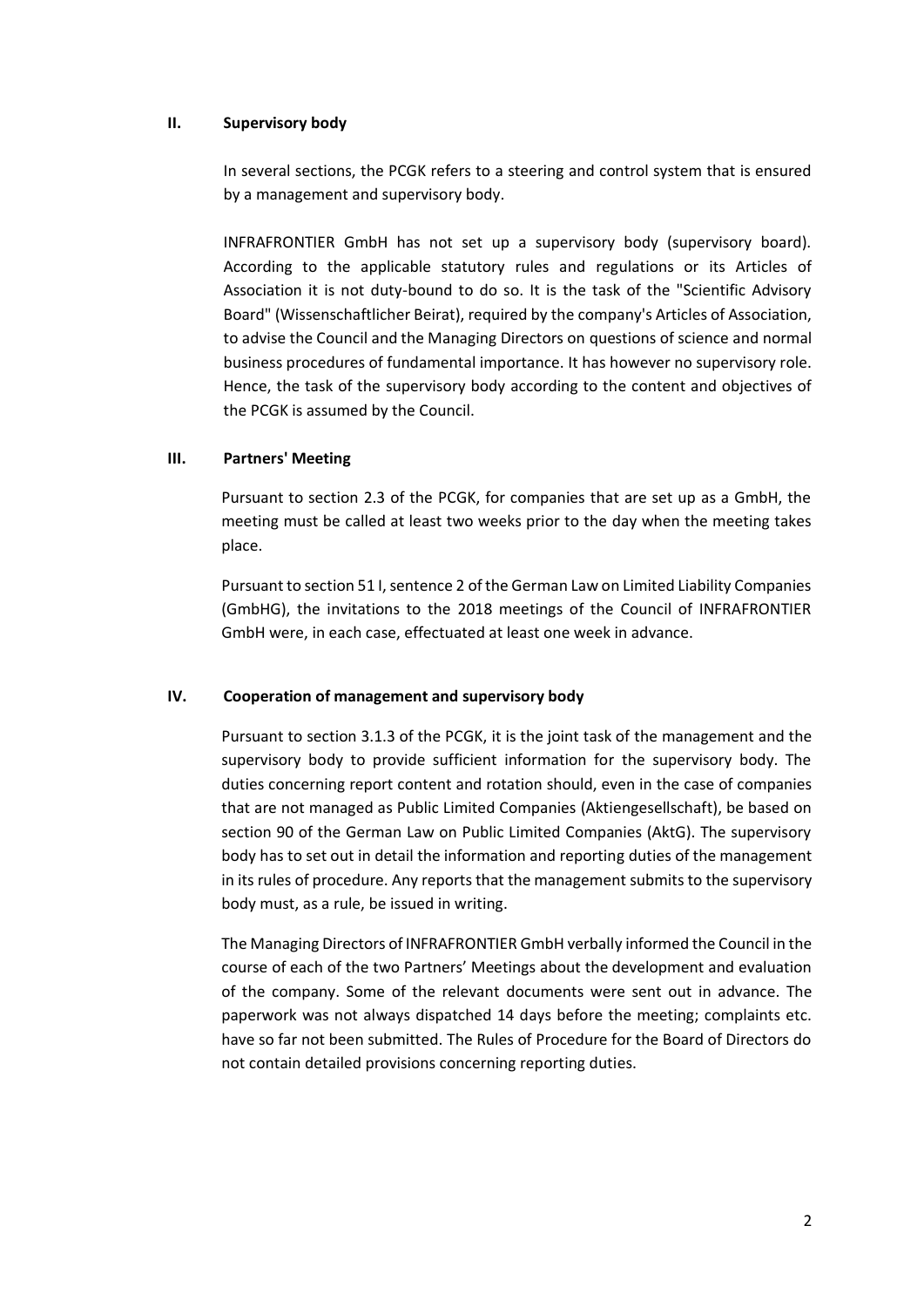# **V. Management**

1. Pursuant to section 4.1.3 the management is responsible for adequate risk management and risk control.

So far, neither a supervisory system nor a body for the prevention of corruption has been established.

2. Section 4.2.1 sets out that sole power of attorney must only be granted in justified, exceptional cases.

Such an exceptional modus operandi was justified in July 2014 when the then only employee of INFRAFRONTIER GmbH was given sole power of attorney.This power of attorney has been and still is limited to business transactions with a value less than 5.000€.

3. Pursuant to 5.1.2 of the PCGK, the first term of office for members of the management should be limited to three years. Furthermore, an age limit should be set upon the reaching of which members of the management should retire, and long-term succession planning should be ensured.

The first term of office of both, Scientific Managing Director of Infrafrontier GmbH and Administrative Managing Director was limited to three years. In view of INFRAFRONTIER GmbH being as the case may be only in existence for a limited time, it does not appear necessary to stipulate an age limit for the departure from Management despite the fact that such a modus operandi contradicts the statutory rules and regulations set out in the German General Equal Treatment Act (AGG); the same applies to succession planning.

### **VI. Supervisory body**

- 1. As INFRAFRONTIER GmbH is not obliged to form a supervisory body (supervisory board), the recommendations concerning supervisory bodies set out in section 5 of the PCGK are not all complied with; there are, for example, no quarterly meetings of the shareholders in their function of members of the supervisory body; there are no procedural rules concerning the supervisory body, no chair, no committees set up by the supervisory body and no audit committee.
- 2. The meetings of the supervisory body shall, in accordance with section 5.1.4 of the PCGK, be chaired by its chair.

The meetings of the Council of INFRAFRONTIER GmbH have, since the election of the Council Chair, been called by him with support of the Head of General